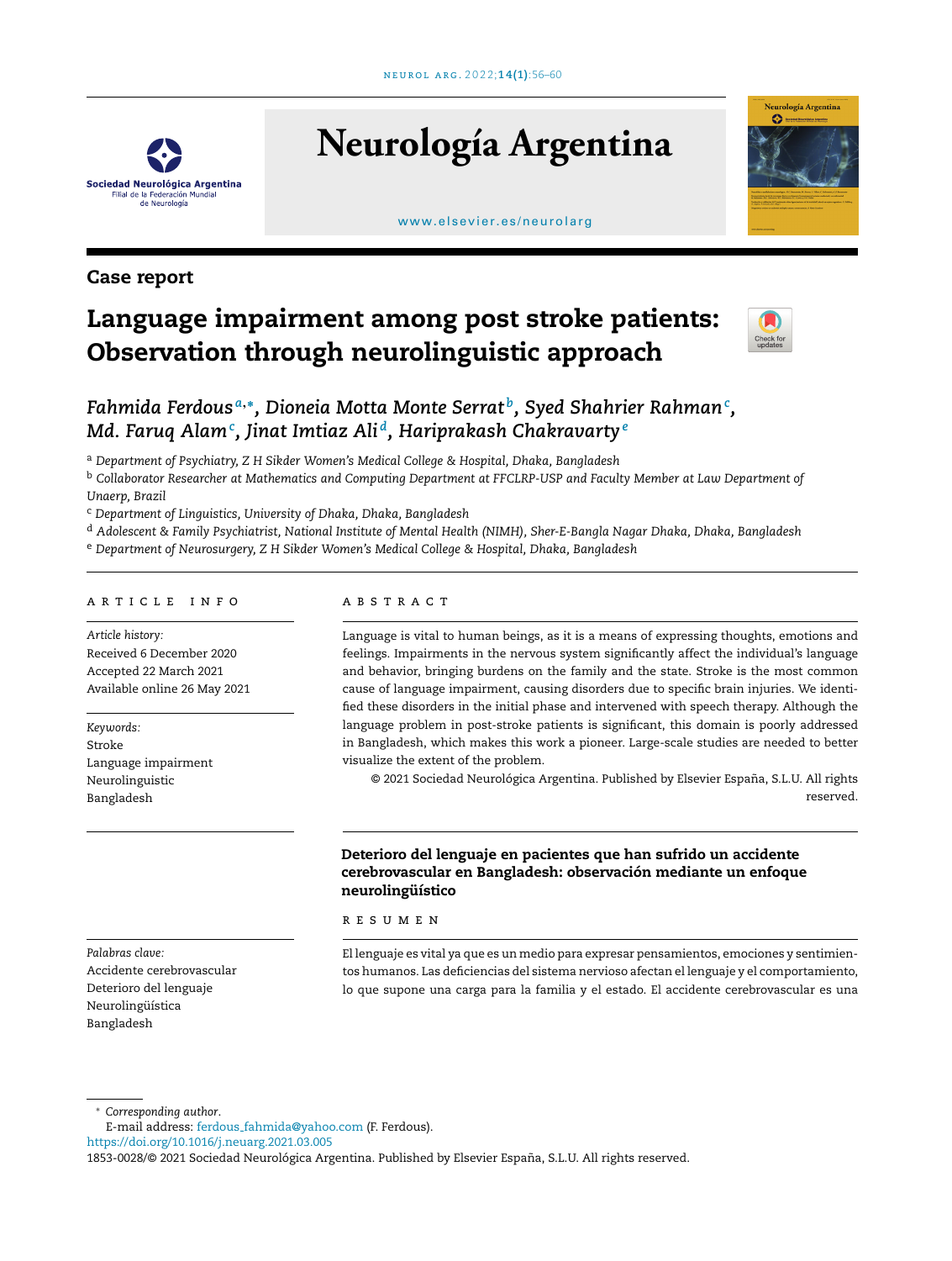causa común de deterioro del lenguaje, debido a lesiones cerebrales específicas. Identificamos trastornos del lenguaje en la fase inicial e intervinimos con logopedia. Aunque el problema del lenguaje en los pacientes que han sufrido un accidente cerebrovascular es significativo, este es un trabajo pionero en Bangladesh. Los estudios a gran escala dan una mejor noción del problema.

© 2021 Sociedad Neurológica Argentina. Publicado por Elsevier España, S.L.U. Todos los derechos reservados.

#### Introduction

Language is one of the most vital domains of the human being. Through it the human being expresses thoughts, emotions and feelings. When the nervous system is significantly affected, language is impaired and behavioral problems arise. Sometimes, language impairment brings a burden to the family and the state. Stroke is the most common cause of language impairment worldwide and also in developing countries like Bangladesh. Post-stroke language disorders are common because neurolinguistic impairment results from a specific brain injury. During management, if we identify language disorders in the initial phase and intervene with speech language therapy, we can reduce the burden on the family and the state. The language consists of aspects such as understanding (Receptive), expressing (Speaking) and also finding the right words, reading and writing according to the situation and context (Pragmatic). The objective of this article is to verify the language impairmentin post-stroke patients through the neurolinguistic approach. A cross-sectional study was conducted at the Department of Neuroscience Z. H Sikder Women's Medical College and Hospital, Dhaka, Bangladesh over a period of one year, from January 2018 to December 2018. One hundred and six stroke patients were selected for this study. After offering written consent, they were included in this study. They were interviewed individually and a pre-prepared questionnaire was filled out with the information collected. The data were presented in a table with the following result: The mean age of post-stroke patients is  $60.28 \pm 13.30$  years. Men were more prevalent than women (2.78: 1). More than half of the patients in the study, 77.4%, were unable to understand other people's speech (receptive/conceptual disorder). Articulator deficiency is seen in 61.3% of patients who were unable to accurately produce the correct words or phrases during speech (due to paralysis of the joint muscles). During the conversation, 60.4% of the patients presented: (i) pragmatic disorder (use of language in a specific situation and context); (ii) Agrammatism in 46.2% (grammatical part of the sentences and disorder in the formation of the sentences); (iii) 45.3% could not remember the correct names and numbers of words (Anomia) during speech; (iv) and only 38.7% did not know how to read properly. When viewing the images, 38.7% could not describe the events (Vocabulary and Cognitive Linguistic Disorder), presenting proverbial disorder (linguistic cognitive disorder). 35.8% were unable to discover the strange when viewing the images (linguistic cognitive disorder). Due to the inability to express thoughts, emotions, feelings to

others through language, 81.1% were destructive to family members in their sociolinguistic disorders. 43.4% of patients had diabetes mellitus, followed by hypertension (36.8%), and dislipidemia (25.5%). Almost one third of the patients were smokers. The language problem in post-stroke patients is significant, but this domain is poorly addressed in Bangladesh. To better inform the reader, this is the first neurolinguistic approach for post-stroke patients in Bangladesh. Large-scale studies are needed to better visualize the extent of the problem.

#### Stroke and language impairment

Stroke is the most common cause of mortality worldwide and the third most common cause in developed countries.<sup>[1](#page-3-0)</sup> According to the latest statistics of American Heart Association, about 700,000 peoples are affected by strokes in the United States and 163,000 people died due to stroke annually.[2](#page-3-0) Individually who survives this potentially deadly event is often left with physiologic and neurolinguistic complication.<sup>[3](#page-3-0)</sup> Many researchers focus mainly on physical problems, leav-ing neurolinguistic problems aside.<sup>[4](#page-3-0)</sup> But post stroke language disorders are frequent and a common neurolinguistic disability resulting from specific brain lesion. The disruption of language processing skills is the consequence of brain dysfunction which manifests the difficulties in understanding spoken, reading and writing language.<sup>5-7</sup>

Although stroke is a neurologic deficit it has a strong correlation with significant language impairment. Sometimes language problems may lead to complicated clinical presentation and poor response to treatment. Recovery of language impairment which is caused by ischemic stroke occurs earlier in the first two weeks. Language impairment which is caused by hemorrhagic stroke has a slow spontaneous recovery.<sup>8</sup> [L](#page-4-0)anguage impairment is influenced by stroke and depends greatly on the type of stroke. A significant number of language impairment spontaneously improves if identifying the impairment speech language therapy starts as soon as possible. Otherwise, the patients develop disability after stroke. That can be frustrating for the patient family members and caregivers who support people with these difficulties. $9$  The objective of the study is to examine the frequency and pattern of language impairment presented in post stroke patient in a Medical College Hospital of Dhaka Bangladesh, to encourage professionals in the field to seek training and solutions that reduce injuries or interfere with behavior of patients providing socialization for the latter.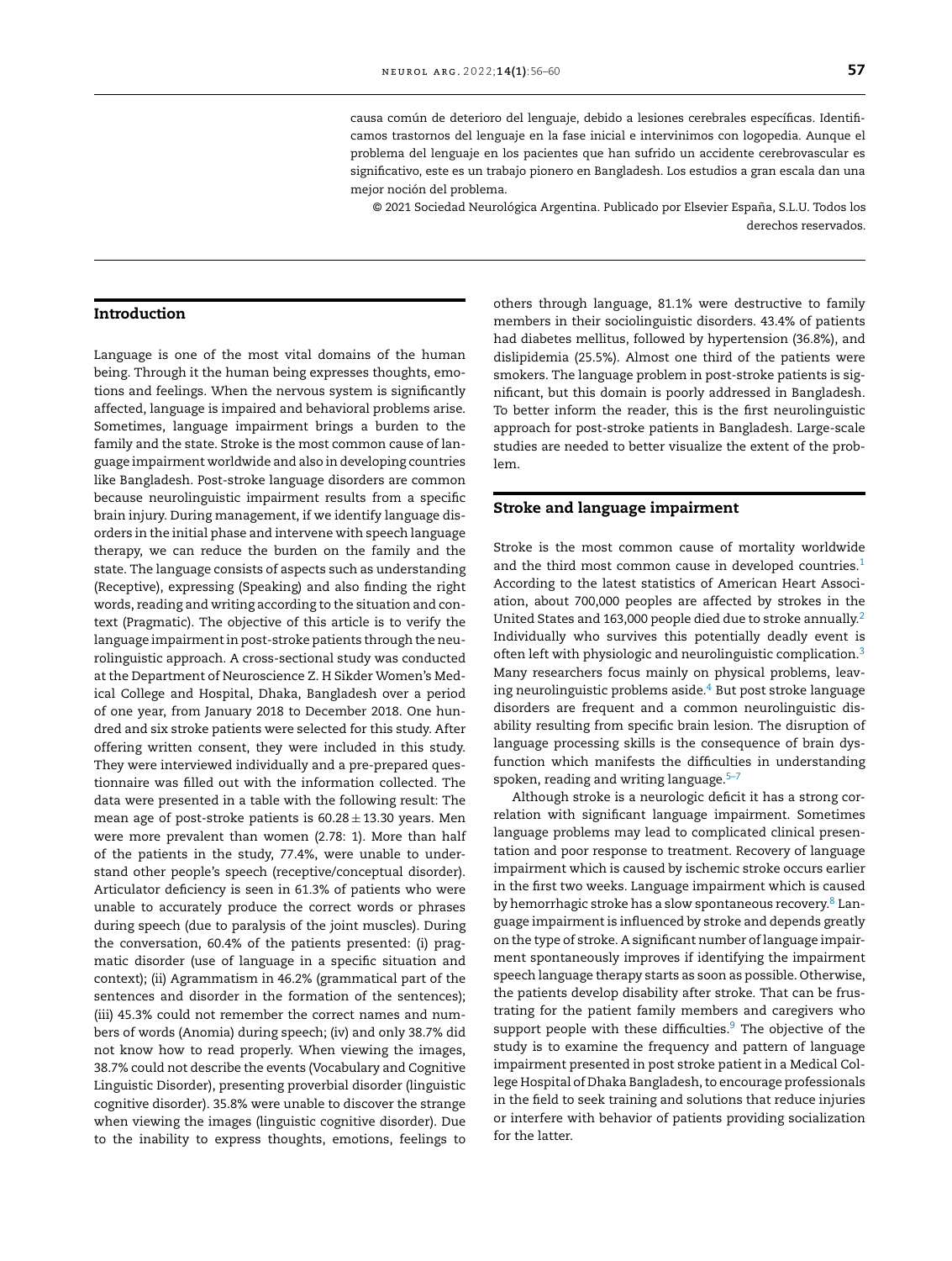#### Table 1 – Demographic profile of the study subjects (*n* = 106).

| Frequency (n)             | Percentage (%) |
|---------------------------|----------------|
|                           |                |
| 8                         | 7.5            |
| 27                        | 25.5           |
| 21                        | 19.8           |
| 30                        | 28.3           |
| 20                        | 18.9           |
| $60.28 \pm 13.30$ (35-85) |                |
|                           |                |
| 78                        | 73.6           |
| 28                        | 26.4           |
|                           |                |
| 34                        | 32.1           |
| 33                        | 31.1           |
| 20                        | 18.9           |
| 10                        | 9.4            |
| 9                         | 8.5            |
|                           |                |

Table 2 – Stroke related information of the study subjects  $(n = 106)$ 

|                                   | Frequency (n) | Percentage (%) |
|-----------------------------------|---------------|----------------|
| Paralysis                         |               |                |
| Right side of the body            | 61            | 57.7           |
| Left side of the body             | 34            | 321            |
| Both side of the body             | 11            | 10.4           |
| Hemisphere affected due to stroke |               |                |
| Right hemispheric lesion          | 34            | 321            |
| Left hemispheric lesion           | 61            | 57.7           |
| Both hemispheric lesion           | 11            | 104            |
|                                   |               |                |

#### Method

This cross-sectional study was carried out at the Department of Neuroscience Z.H Sikder Women's Medical College and Hospital during the year 2018, from January to December. One hundred and six stroke patients were selected for this study. Anonymity of participants and details of confidentiality were explained to each patient and their caregiver. After obtaining written and verbal consent from the patient and their caregiver, sociodemographic data were obtained, and the diagnosis was made by a Neurologist and Clinical Linguists. The collected data were classified, cleared and analyzed. After obtaining written consent, they were included in this study. Patients were interviewed individually. A pre-prepared questionnaire was filled out with the information collected and the data were presented in a Table 1.

#### Results

Maximum patients were in age group 61–70 years followed by 41–50 years (25.5%), 51–60 years (19.8%), >70 years (18.9%) and 35–40 years (7.5%). Males were predominant over females (2.78:1). Maximum patients had formal education (32.1%) followed by 31.1% who had primary, 18.9% had SSC, 9.4% had HSC and 8.5% had graduate or post graduate degree (Table 2).

| Table 3 – Risk factors of the study subjects ( $n = 106$ ). |                |  |  |  |  |
|-------------------------------------------------------------|----------------|--|--|--|--|
| Frequency (n)                                               | Percentage (%) |  |  |  |  |
| 46                                                          | 43.4           |  |  |  |  |
| 39                                                          | 36.8           |  |  |  |  |
| 27                                                          | 25.5           |  |  |  |  |
| 33                                                          | 31.1           |  |  |  |  |
| 1                                                           | 0.9            |  |  |  |  |
| 1                                                           | 0.9            |  |  |  |  |
|                                                             |                |  |  |  |  |

Among patients with left cerebral hemisphere affected by stroke, there are 55.7%. With the right side paralyzed it is 57.7%. With the left side of the body paralyzed, 32.1% of patients are affected because they were affected in the right cerebral hemisphere. With both sides of the body paralyzed, we counted 10.4% of patients with both brain hemispheres injured. The maximum reached in the left cerebral hemisphere was 55.7%, followed by 32.1% in the right hemisphere and both hemispheres in 10.4% of cases (Table 3).

Maximum patients had diabetes mellitus (43.4%) followed by hypertension (36.8%) and dislipidemia (25.5%). Almost one third of the patients were smoker [\(Table](#page-3-0) 4).

More than half of the patients in the study, 77.4%, were unable to understand other people's speech (receptive/conceptual disorder); 64.2% were unable to accurately produce the correct words or phrases during speech (expressive language disorder); 45.3% of patients were unable to remember the correct names and numbers of words; 38.7% of patients had phonological disorders. As for the behavior toward family members, in 81.1% of the cases it was destructive (Sociolinguistic disorder) [\(Table](#page-3-0) 5.

During the conversation, pragmatic disorder was observed in 60.4% of patients; 46.2% of the patients had agrammatism; proverbial disorder can be seen in 38.7%; alteration in vocabulary and cognitive linguistic disorder was noticed in 38.7% of patients; 35.5% were unable to discover the stranger by viewing the pictures.

#### Discussion

In our study, male predominance is obvious (73.6%) which is consistent with other studies. $10,11$  In this study, maximum patients have diabetes mellitus (43.4%) followed by hypertension (36.8%) and dislipidemia (25.5%). Almost one third of the patients are smoker (31.1%). In a study in China, Yao et al.<sup>[10](#page-4-0)</sup> found 38.0%, 66.2% and 22.2% of the stroke patients had smoking habit, hypertension, and diabetes mellitus respectively.

Among the stroke patients in this study, right side was paralyzed in 57.5% patients; left side in 32.1%; and in both sides 10.4% of them. Sinanović et al. $8$  found in their study 55.7% of patients with affected cerebral left hemisphere; followed by the right by 34.0%; and in 10.4% both hemispheres were affected. Language impairment was common consequence of left hemispheric lesion and most common neuropsychological consequence of stroke, with a prevalence of one-third of all stroke patients in acute phase. Post-stroke language disorders are frequent and include aphasia, alexia, agraphia and acalculia. Aphasia is a loss or impairment of verbal communication, which occurs as consequence of brain dysfunction.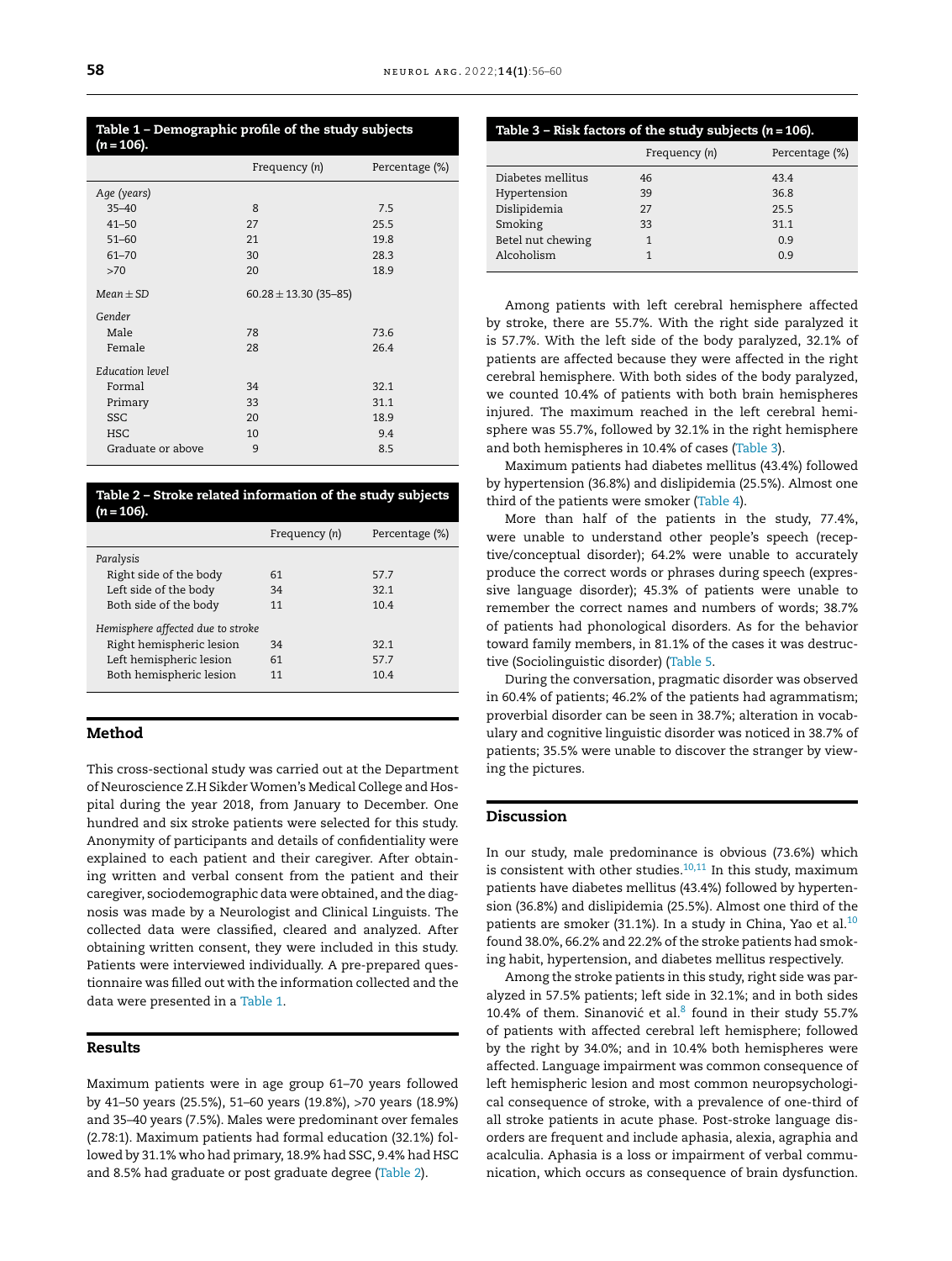<span id="page-3-0"></span>

| Table $4$ - Language impairment due to stroke ( $n = 106$ ).                                                                                                                 |               |                |
|------------------------------------------------------------------------------------------------------------------------------------------------------------------------------|---------------|----------------|
|                                                                                                                                                                              | Frequency (n) | Percentage (%) |
| Unable to accurately produce the correct words or phrases during speech<br>(expressive language disorder) which is joint impairment due to<br>paralysis of the joint muscle. | 68            | 64.2           |
| Unable to remember the names and numbers of the correct words<br>(Anomia) during speech                                                                                      | 48            | 45.3           |
| Unable to understand any speech of other people (receptive/conceptual<br>disorder)                                                                                           | 82            | 77.4           |
| Unable to read properly (Phonetics and Phonological Disorder)                                                                                                                | 41            | 38.7           |
| Behavior toward family members (sociolinguistic disorder)                                                                                                                    |               |                |
| Destructive                                                                                                                                                                  | 86            | 81.1           |
| Constructive                                                                                                                                                                 | 20            | 18.9           |

#### Table 5 – Language impairment due to stroke (*n* = 106).

|                                                                                                 | Frequency (n) | Percentage (%) |
|-------------------------------------------------------------------------------------------------|---------------|----------------|
| During conversation pragmatic disorder (use of language in a<br>specific situation and context) | 64            | 60.4           |
| Agramatism (disorder of sentence formation or grammar)                                          | 49            | 46.2           |
| Proverbial disorder (Cognitive linguistic Disorder)                                             | 41            | 38.7           |
| When viewing the images unable to describe the events                                           | 41            | 38.7           |
| (Vocabulary and Cognitive Linguistic Disorder)                                                  |               |                |
| Unable to discover what is strange when viewing images<br>(cognitive linguistic disorder)       | 38            | 35.8           |

It manifests as impairment of almost all verbal abilities, e.g., abnormal verbal expression, difficulties in understanding spoken or written language, repetition, naming, reading, and writing. In our study, more than half of the patients (77.4%) were unable to understand the speech of others. 64.2% were unable to accurately produce the correct words or phrases during speech, which is an articulating disability. 60.4% had a pragmatic disorder during the conversation, and 46.2% had a grammatical disorder in part of the sentences or in their formation. Proverbial disorder was observed in 38.7% of patients. Vocabulary and Cognitive Linguistic Disorder were verified in 38.7% of the patients and Inability to discover the stranger seeing the photos was verified in 35.5% of the patients. Language impairment was present in 23.0% and 54.3% of stroke patients.[12,13](#page-4-0) It was observed in our study that the behavior toward the family member was destructive (sociolinguistic disorder) in 81.1% of the cases. In the study by Stein et al. $11$ post-stroke sociolinguistic disorder was listed as a common element. Language impairment and sociolinguistic disorder are common results after a stroke.<sup>[14,15](#page-4-0)</sup>

#### Conclusion

This study provides details about stroke patients and explains what reflexes stroke has on their abilities. According to our findings, it can be concluded that language disorders are common among post-stroke patients. Language disorders also impair the individual's quality of life. If language impairments are screened earlier in patients, along with screening for neurological disorders, it is possible to intervene in language skills and work through speech therapy.<sup>[16](#page-4-0)</sup> In this way, the patient is given the opportunity to develop language skills that he had lost, improving his quality of life, and reducing the burden on

the family and the state. There are studies on the complexity of the cognitive system demonstrating the mechanism of brain plasticity, which allows the researcher to intervene with strategies that recruit previously underused brain areas so that these less active areas can perform new functions states that brain cells and neuronal circuits are not immutable: in addition to the change in cell loss reducing brain volume, the researchers were able to demonstrate that experience and learning reshape brain circuits. This configures neuronal plasticity, which enhances, in the long run, learning by generating new neuronal circuits. It follows that the brain would be able to repair itself and develop despite the obstacles of the stroke.[17–19](#page-4-0)

#### Conflict of interest

The authors declare that they have no conflict of interest.

#### r e f e r enc e s

- 1. [Arafat](http://refhub.elsevier.com/S1853-0028(21)00028-8/sbref0100) [SY,](http://refhub.elsevier.com/S1853-0028(21)00028-8/sbref0100) [Akter](http://refhub.elsevier.com/S1853-0028(21)00028-8/sbref0100) [H,](http://refhub.elsevier.com/S1853-0028(21)00028-8/sbref0100) [Mali](http://refhub.elsevier.com/S1853-0028(21)00028-8/sbref0100) [B.](http://refhub.elsevier.com/S1853-0028(21)00028-8/sbref0100) [Psychiatric](http://refhub.elsevier.com/S1853-0028(21)00028-8/sbref0100) [morbidities](http://refhub.elsevier.com/S1853-0028(21)00028-8/sbref0100) [and](http://refhub.elsevier.com/S1853-0028(21)00028-8/sbref0100) [risk](http://refhub.elsevier.com/S1853-0028(21)00028-8/sbref0100) [factors](http://refhub.elsevier.com/S1853-0028(21)00028-8/sbref0100) [of](http://refhub.elsevier.com/S1853-0028(21)00028-8/sbref0100) [suicidal](http://refhub.elsevier.com/S1853-0028(21)00028-8/sbref0100) [ideation](http://refhub.elsevier.com/S1853-0028(21)00028-8/sbref0100) [among](http://refhub.elsevier.com/S1853-0028(21)00028-8/sbref0100) [patients](http://refhub.elsevier.com/S1853-0028(21)00028-8/sbref0100) [attending](http://refhub.elsevier.com/S1853-0028(21)00028-8/sbref0100) [for](http://refhub.elsevier.com/S1853-0028(21)00028-8/sbref0100) [psychiatric](http://refhub.elsevier.com/S1853-0028(21)00028-8/sbref0100) [services](http://refhub.elsevier.com/S1853-0028(21)00028-8/sbref0100) [at](http://refhub.elsevier.com/S1853-0028(21)00028-8/sbref0100) [a](http://refhub.elsevier.com/S1853-0028(21)00028-8/sbref0100) [tertiary](http://refhub.elsevier.com/S1853-0028(21)00028-8/sbref0100) [teaching](http://refhub.elsevier.com/S1853-0028(21)00028-8/sbref0100) [hospital](http://refhub.elsevier.com/S1853-0028(21)00028-8/sbref0100) [in](http://refhub.elsevier.com/S1853-0028(21)00028-8/sbref0100) [Bangladesh.](http://refhub.elsevier.com/S1853-0028(21)00028-8/sbref0100) [Asian](http://refhub.elsevier.com/S1853-0028(21)00028-8/sbref0100) [J](http://refhub.elsevier.com/S1853-0028(21)00028-8/sbref0100) [Psychiatry.](http://refhub.elsevier.com/S1853-0028(21)00028-8/sbref0100) [2018;34:44](http://refhub.elsevier.com/S1853-0028(21)00028-8/sbref0100)–[6.](http://refhub.elsevier.com/S1853-0028(21)00028-8/sbref0100)
- 2. [Shah](http://refhub.elsevier.com/S1853-0028(21)00028-8/sbref0105) [M,](http://refhub.elsevier.com/S1853-0028(21)00028-8/sbref0105) [Ali](http://refhub.elsevier.com/S1853-0028(21)00028-8/sbref0105) [M,](http://refhub.elsevier.com/S1853-0028(21)00028-8/sbref0105) [Ahmed](http://refhub.elsevier.com/S1853-0028(21)00028-8/sbref0105) [S,](http://refhub.elsevier.com/S1853-0028(21)00028-8/sbref0105) [Arafat](http://refhub.elsevier.com/S1853-0028(21)00028-8/sbref0105) [SM.](http://refhub.elsevier.com/S1853-0028(21)00028-8/sbref0105) [Demography](http://refhub.elsevier.com/S1853-0028(21)00028-8/sbref0105) [and](http://refhub.elsevier.com/S1853-0028(21)00028-8/sbref0105) [risk](http://refhub.elsevier.com/S1853-0028(21)00028-8/sbref0105) [factors](http://refhub.elsevier.com/S1853-0028(21)00028-8/sbref0105) [of](http://refhub.elsevier.com/S1853-0028(21)00028-8/sbref0105) [suicide](http://refhub.elsevier.com/S1853-0028(21)00028-8/sbref0105) [in](http://refhub.elsevier.com/S1853-0028(21)00028-8/sbref0105) [Bangladesh:](http://refhub.elsevier.com/S1853-0028(21)00028-8/sbref0105) [a](http://refhub.elsevier.com/S1853-0028(21)00028-8/sbref0105) [six-month](http://refhub.elsevier.com/S1853-0028(21)00028-8/sbref0105) [paper](http://refhub.elsevier.com/S1853-0028(21)00028-8/sbref0105) [content](http://refhub.elsevier.com/S1853-0028(21)00028-8/sbref0105) [analysis.](http://refhub.elsevier.com/S1853-0028(21)00028-8/sbref0105) [Psychiatry](http://refhub.elsevier.com/S1853-0028(21)00028-8/sbref0105) [J.](http://refhub.elsevier.com/S1853-0028(21)00028-8/sbref0105) [2017,](http://refhub.elsevier.com/S1853-0028(21)00028-8/sbref0105) [2017.](http://refhub.elsevier.com/S1853-0028(21)00028-8/sbref0105)
- 3. [Arafat](http://refhub.elsevier.com/S1853-0028(21)00028-8/sbref0110) [SY,](http://refhub.elsevier.com/S1853-0028(21)00028-8/sbref0110) [Kabir](http://refhub.elsevier.com/S1853-0028(21)00028-8/sbref0110) [R.](http://refhub.elsevier.com/S1853-0028(21)00028-8/sbref0110) [Suicide](http://refhub.elsevier.com/S1853-0028(21)00028-8/sbref0110) [prevention](http://refhub.elsevier.com/S1853-0028(21)00028-8/sbref0110) [strategies:](http://refhub.elsevier.com/S1853-0028(21)00028-8/sbref0110) [which](http://refhub.elsevier.com/S1853-0028(21)00028-8/sbref0110) [one](http://refhub.elsevier.com/S1853-0028(21)00028-8/sbref0110) [to](http://refhub.elsevier.com/S1853-0028(21)00028-8/sbref0110) [consider?](http://refhub.elsevier.com/S1853-0028(21)00028-8/sbref0110) [South](http://refhub.elsevier.com/S1853-0028(21)00028-8/sbref0110) [East](http://refhub.elsevier.com/S1853-0028(21)00028-8/sbref0110) [Asia](http://refhub.elsevier.com/S1853-0028(21)00028-8/sbref0110) [J](http://refhub.elsevier.com/S1853-0028(21)00028-8/sbref0110) [Public](http://refhub.elsevier.com/S1853-0028(21)00028-8/sbref0110) [Health.](http://refhub.elsevier.com/S1853-0028(21)00028-8/sbref0110) [2017;7:1–5.](http://refhub.elsevier.com/S1853-0028(21)00028-8/sbref0110)
- 4. [Ghanbari](http://refhub.elsevier.com/S1853-0028(21)00028-8/sbref0115) [B,](http://refhub.elsevier.com/S1853-0028(21)00028-8/sbref0115) [Malakouti](http://refhub.elsevier.com/S1853-0028(21)00028-8/sbref0115) [SK,](http://refhub.elsevier.com/S1853-0028(21)00028-8/sbref0115) [Nojomi](http://refhub.elsevier.com/S1853-0028(21)00028-8/sbref0115) [M,](http://refhub.elsevier.com/S1853-0028(21)00028-8/sbref0115) [Alavi](http://refhub.elsevier.com/S1853-0028(21)00028-8/sbref0115) [K,](http://refhub.elsevier.com/S1853-0028(21)00028-8/sbref0115) [Khaleghparast](http://refhub.elsevier.com/S1853-0028(21)00028-8/sbref0115) [S.](http://refhub.elsevier.com/S1853-0028(21)00028-8/sbref0115) [Suicide](http://refhub.elsevier.com/S1853-0028(21)00028-8/sbref0115) [prevention](http://refhub.elsevier.com/S1853-0028(21)00028-8/sbref0115) [and](http://refhub.elsevier.com/S1853-0028(21)00028-8/sbref0115) [follow-up](http://refhub.elsevier.com/S1853-0028(21)00028-8/sbref0115) [services:](http://refhub.elsevier.com/S1853-0028(21)00028-8/sbref0115) [a](http://refhub.elsevier.com/S1853-0028(21)00028-8/sbref0115) [narrative](http://refhub.elsevier.com/S1853-0028(21)00028-8/sbref0115) [review.](http://refhub.elsevier.com/S1853-0028(21)00028-8/sbref0115) [Global](http://refhub.elsevier.com/S1853-0028(21)00028-8/sbref0115) [J](http://refhub.elsevier.com/S1853-0028(21)00028-8/sbref0115) [Health](http://refhub.elsevier.com/S1853-0028(21)00028-8/sbref0115) [Sci.](http://refhub.elsevier.com/S1853-0028(21)00028-8/sbref0115) [2016;8:145.](http://refhub.elsevier.com/S1853-0028(21)00028-8/sbref0115)